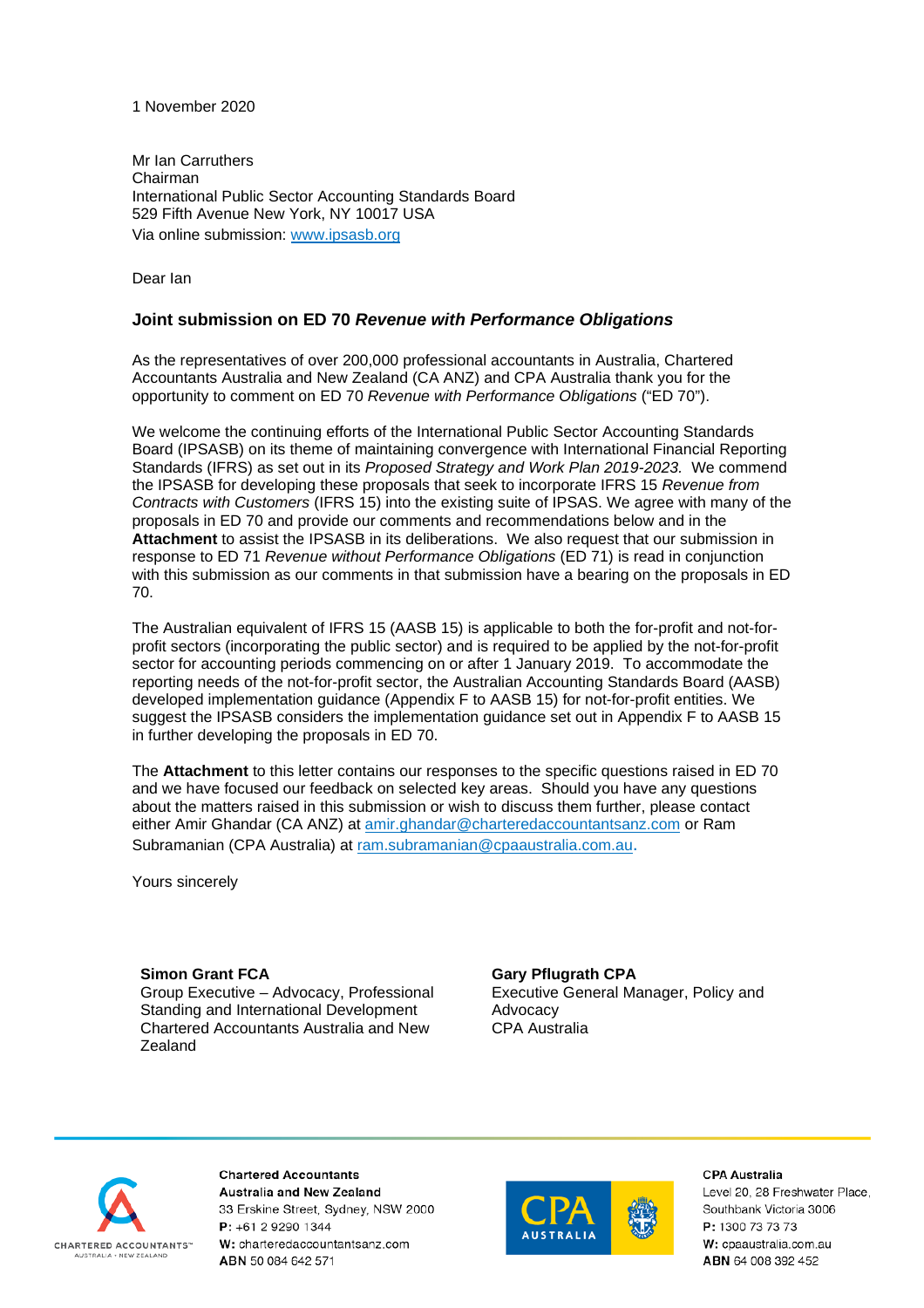# **Attachment**

**Specific Matter for Comment 1**

**This Exposure Draft is based on IFRS 15,** *Revenue from Contracts with Customers***. Because in some jurisdictions public sector entities may not have the power to enter into legal contracts, the IPSASB decided that the scope of this Exposure Draft would be based around binding arrangements. Binding arrangements have been defined as conferring both enforceable rights and obligations on both parties to the arrangement.**

**Do you agree that the scope of this Exposure Draft is clear? If not, what changes to the scope of the Exposure Draft or the definition of binding arrangements would you make?**

### **The Scope of ED 70**

We agree with the scope of ED 70, subject to some simplification and amendment suggestions set out below:

### *Definition of revenue*

We appreciate the complexity that arises from the need to scope out various standards (ED 70, paragraph 3), but suggest that some simplification could be achieved through updating the definition of "revenue". We note that the IPSAS 9 *Revenue from Exchange Transactions*  definition of "revenue" has been brought across unchanged into ED 70. When the IASB defined "revenue" in IFRS 15 it did not bring across the definition of "revenue" from the IFRS 15 predecessor (IAS 18) for the reasons set out in the IFRS 15 Basis for Conclusions, paragraph BC<sub>29.[1](#page-1-0)</sub>

We also note that, unlike IFRS 15, ED 70 does not define both "revenue" and "income". We believe that defining both of these terms may assist with simplifying the scope of ED 70.

### *Scope exclusions of standards not dealing with revenue from binding arrangements*

Some of the scope exclusions appear to be unnecessary. For instance, IPSAS 32 *Service Concession Arrangements: Grantor* only deals with the grantor's accounting for service concession arrangements and not the operator's revenue arising from such arrangements, so it seems unnecessary to scope out IPSAS 32. Although, we recognise that it is not incorrect to say it is scoped out.

We also question the unnecessary scope-exclusion of other standards that do not have a direct impact on revenue recognition arising from a binding arrangement. These include standards that deal with consolidated financial statements, employee benefits and unrealised gains arising from changes in asset values. If the IPSASB believes these standards may have an impact on revenue recognition due to binding arrangements, it would be helpful if the IPSASB could explain its rationale in the Basis for Conclusions.



**Chartered Accountants Australia and New Zealand** 33 Erskine Street, Sydney, NSW 2000 P: +61 2 9290 1344 W: charteredaccountantsanz.com ABN 50 084 642 571



**CPA Australia** 

<span id="page-1-0"></span><sup>1</sup> The IASB noted that the definition in a previous revenue standard referred to 'gross inflow of economic benefits' and it had concerns that some might have misread that reference as implying that an entity should recognise as revenue a prepayment from a customer for goods or services.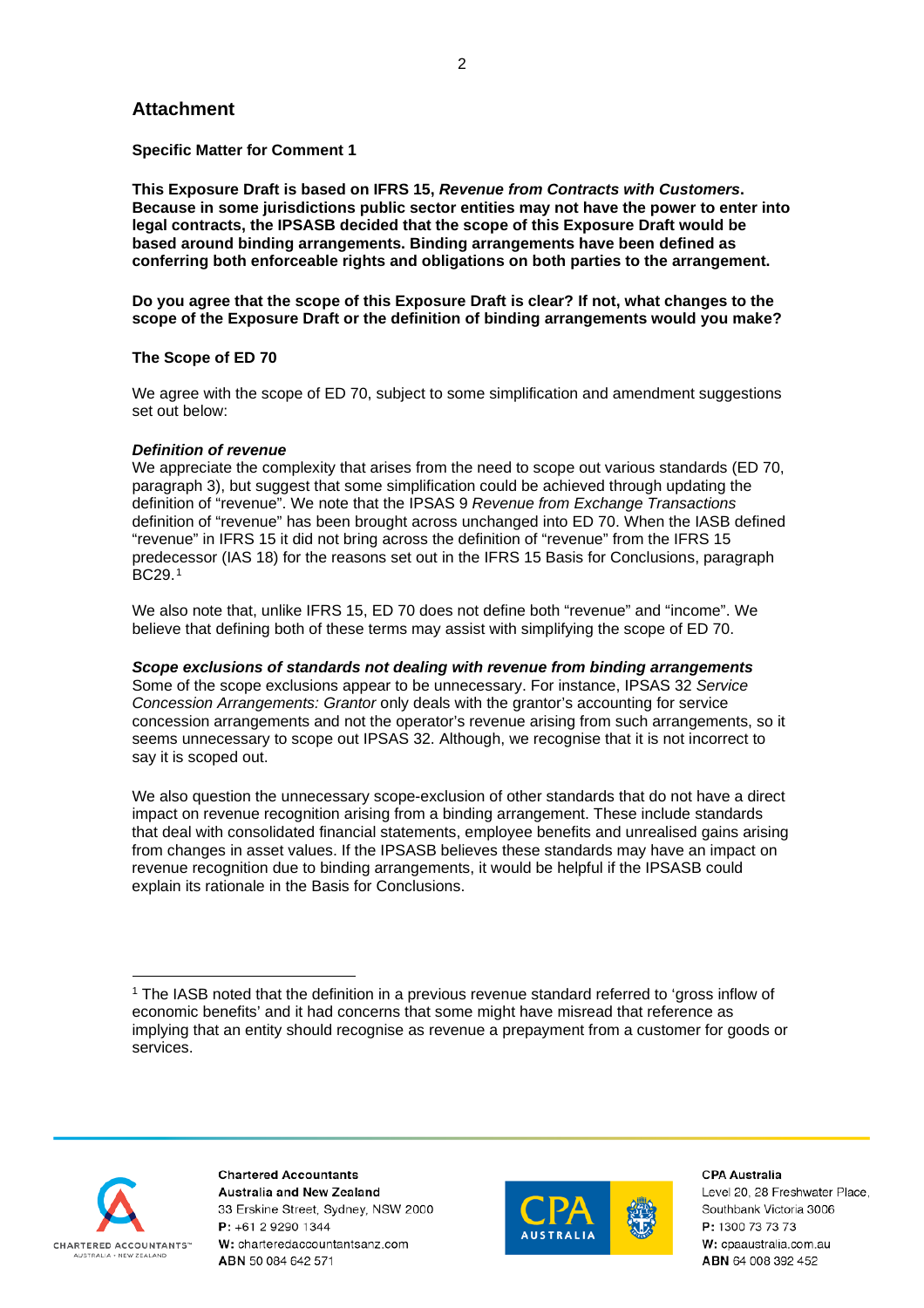#### *Interaction between ED 70 and ED 71 relating to material components*

We suggest that paragraph 3(a) be revised so that it is clear to users which requirements should be applied where binding arrangements contain material components that fall within the scope of both ED 70 and ED 71. We believe it is important that users are able to identify the relevant standard(s) to apply, as such arrangements are prevalent in the public sector. We have provided more information on this matter in our response to Specific Matter for Comment 3 below.

#### **The Definition of Binding Arrangements**

We believe the definition of binding arrangement is clear, except for the discussion around enforceability. We disagree with paragraph AG24 which states:

*"If past experience with a purchaser indicates that the purchaser never enforces the terms of the arrangement when breaches have occurred, then the entity may conclude that the terms of the arrangement are not substantive, and therefore the arrangement is not enforceable."*

We believe a binding arrangement does not require a history of enforcement of similar agreements or even an intention of the purchaser to enforce rights. Enforceability depends solely on the purchaser's capacity to enforce its rights in respect of that specific binding arrangement. We note that AASB 15, paragraph F16 provides useful guidance on this issue and we suggest the IPSASB considers this guidance in further developing the proposals.

We also encourage the IPSASB to consider whether paragraph AG24 is aligned with the Conceptual Framework which states in paragraph 5.19, "The absence of a settlement date does not preclude an obligation giving rise to a liability." It is unclear how any settlement can be enforced without first having determined a settlement date. Therefore, if a settlement date is absent, there would probably not be a "history of enforcement."

We suggest the IPSASB considers dealing with legal obligations (Conceptual Framework, paragraphs 5.20-5.22) and non-legally binding obligations (Conceptual Framework, paragraphs 5.23-5.26) separately in this context. We believe that, though legally binding obligations do not need a history of enforcement, it may be possible to consider patterns of past practice with nonlegally binding obligations envisaged in paragraphs 5.23-5.26 of the Conceptual Framework.

#### **Specific Matter for Comment 2**

**This Exposure Draft has been developed along with [draft] IPSAS [X] (ED 71),** *Revenue without Performance Obligations***, and [draft] IPSAS [X] (ED 72),** *Transfer Expenses***, because there is an interaction between them. Although there is an interaction between the three Exposure Drafts, the IPSASB decided that even though ED 72 defines transfer expense, ED 70 did not need to define "transfer revenue" or "transfer revenue with performance obligations" to clarify the mirroring relationship between the exposure drafts. The rationale for this decision is set out in paragraphs BC20–BC22.** 

**Do you agree with the IPSASB's decision not to define "transfer revenue" or "transfer revenue with performance obligations"? If not, why not?**

We agree with the IPSASB's decision not to define "transfer revenue" or "transfer revenue with performance obligations." However, as mentioned in our above response to Specific Matter for Comment 1, updating the definition of "revenue" could simplify the scoping of ED 70.



**Chartered Accountants Australia and New Zealand** 33 Erskine Street, Sydney, NSW 2000 P: +61 2 9290 1344 W: charteredaccountantsanz.com ABN 50 084 642 571



**CPA Australia**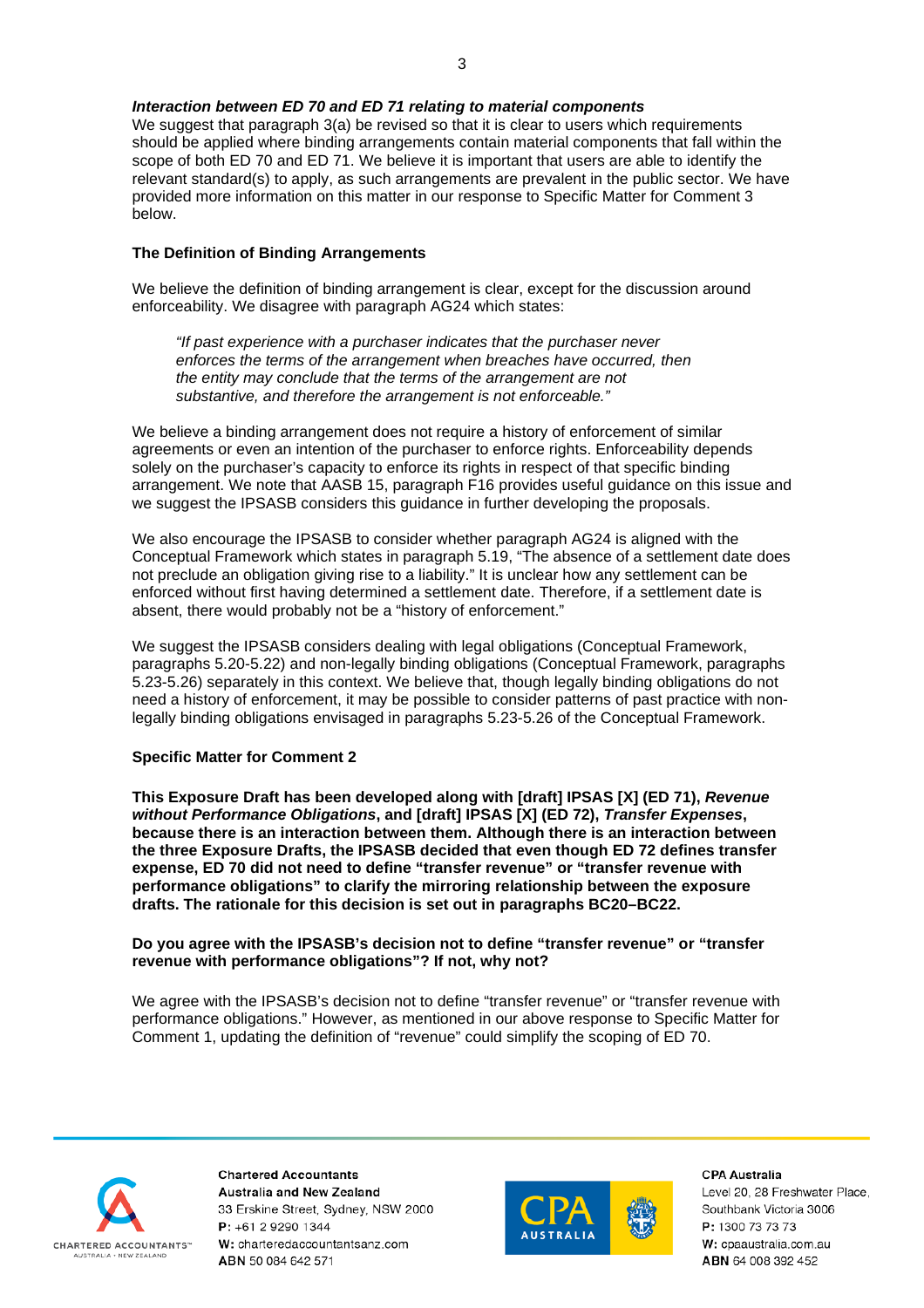#### **Specific Matter for Comment 3**

**Because the IPSASB decided to develop two revenue standards—this Exposure Draft on revenue with performance obligations and ED 71 on revenue without performance obligations—the IPSASB decided to provide guidance about accounting for transactions with components relating to both exposure drafts. The application guidance is set out in paragraphs AG69 and AG70.**

### **Do you agree with the application guidance? If not, why not?**

Please refer to our submission on ED 71 where we have suggested that the IPSASB should consider developing its proposals in both ED 70 and ED 71 as a combined, single Standard. The following comments are in respect of the proposals in ED 71 being developed as a standalone Standard.

In the public sector, binding arrangements can arise that include material components that fall within the scope of both ED 70 and ED 71. We recommend providing further guidance:

- On situations where the presumption can be rebutted that the binding arrangement is wholly related to the transfer of goods or services (ED 70); and
- About disaggregating binding arrangement components where a component of the transaction price that is not related to the performance obligation is material and needs to be accounted for separately under ED 71.

As stated in our cover letter, Appendix F to AASB 15 contains useful implementation guidance for not-for-profit entities. We believe this guidance would be helpful for the IPSASB to consider in developing application guidance on this matter as it includes guidance on assessing material components.

### **Specific Matter for Comment 4**

**The IPSASB decided that this Exposure Draft should include the disclosure requirements that were in IFRS 15. However, the IPSASB acknowledged that those requirements are greater than existing revenue standards.**

**Do you agree that the disclosure requirements should be aligned with those in IFRS 15, and that no disclosure requirements should be removed? If not, why not?**

We agree that the disclosure requirements in ED 70 should be aligned with those in IFRS 15 and that no disclosure requirements should be removed.

### **Specific Matter for Comment 5**

**In developing this Exposure Draft, the IPSASB noted that some public sector entities may be compelled to enter into binding arrangements to provide goods or services to parties who do not have the ability or intention to pay. As a result, the IPSASB decided to add a disclosure requirement about such transactions in paragraph 120. The rationale for this decision is set out in paragraphs BC38–BC47.**



**Chartered Accountants Australia and New Zealand** 33 Erskine Street, Sydney, NSW 2000 P: +61 2 9290 1344 W: charteredaccountantsanz.com ABN 50 084 642 571



**CPA Australia**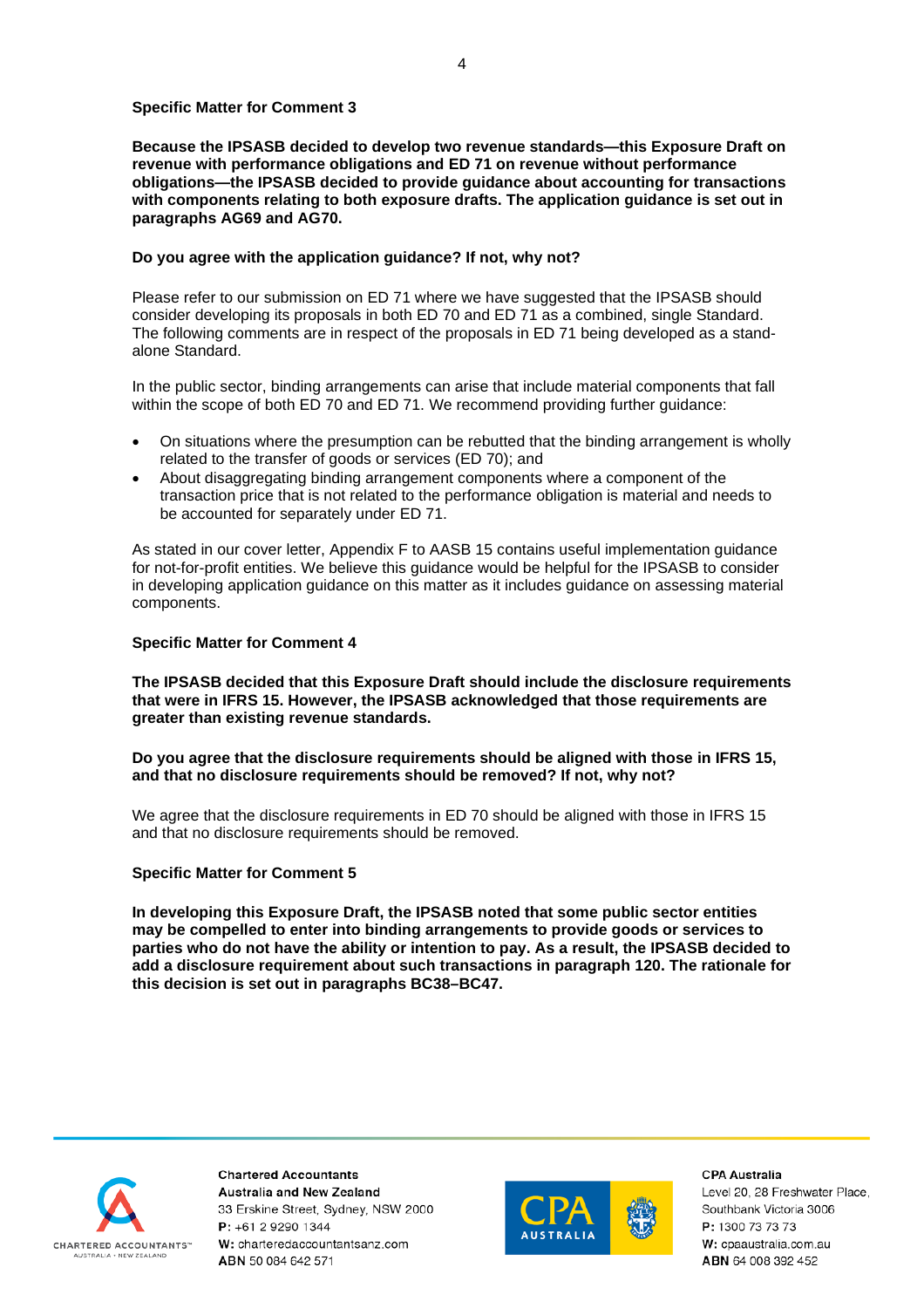**Do you agree with the decision to add the disclosure requirement in paragraph 120 for disclosure of information on transactions which an entity is compelled to enter into by legislation or other governmental policy decisions? If not, why not?**

We agree with the additional disclosures proposed in paragraph 120 of ED 70.

#### **Other Comments on the proposals in ED 70**

### **Terminology: "Promises" in Binding Arrangements with Purchasers**

ED 70 states in paragraph 23 that:

*"A binding arrangement with a purchaser generally explicitly states the goods or services that an entity promises to transfer to a purchaser or thirdparty beneficiary."*

The term "promises" may be difficult to interpret in the public sector. A public sector entity does not always promise goods or services but is often compelled to commit to performance obligations by virtue of binding arrangements. For example, the Basis for Conclusions to the Conceptual Framework states (in BC 5.26) that:

*"Performance obligations are often not explicitly stated in a contract or arrangement. Not all performance obligations are explicit. For example, a statutory requirement may give rise to an implicit performance obligation of a public sector entity that is additional to the terms of an agreement or contract."*

As another example, one of the standards that ED 70 seeks to replace is IPSAS 11 *Construction Contracts*. We can therefore assume that the term "binding arrangements" being dealt with in ED 70 includes binding arrangements dealt with under the extant IPSAS 11. IPSAS 11 states in paragraph 7 about such binding arrangements:

*"Binding arrangements could include (but are not limited to) a ministerial direction, a cabinet decision, a legislative direction (such as an Act of Parliament), or a memorandum of understanding."*

When considering the definition, we note that a binding arrangement is "an arrangement that *confers* both enforceable rights and obligations on both parties to the arrangement" (emphasis added). Therefore, an entity is committed to obligations in a binding arrangement (not necessarily by "promises" but by conferral).

We suggest using a term in ED 70 such as "commits" instead of "promises" which may assist with practical application in the public sector when identifying performance obligations in a binding arrangement.



**Chartered Accountants Australia and New Zealand** 33 Erskine Street, Sydney, NSW 2000 P: +61 2 9290 1344 W: charteredaccountantsanz.com ABN 50 084 642 571



**CPA Australia**